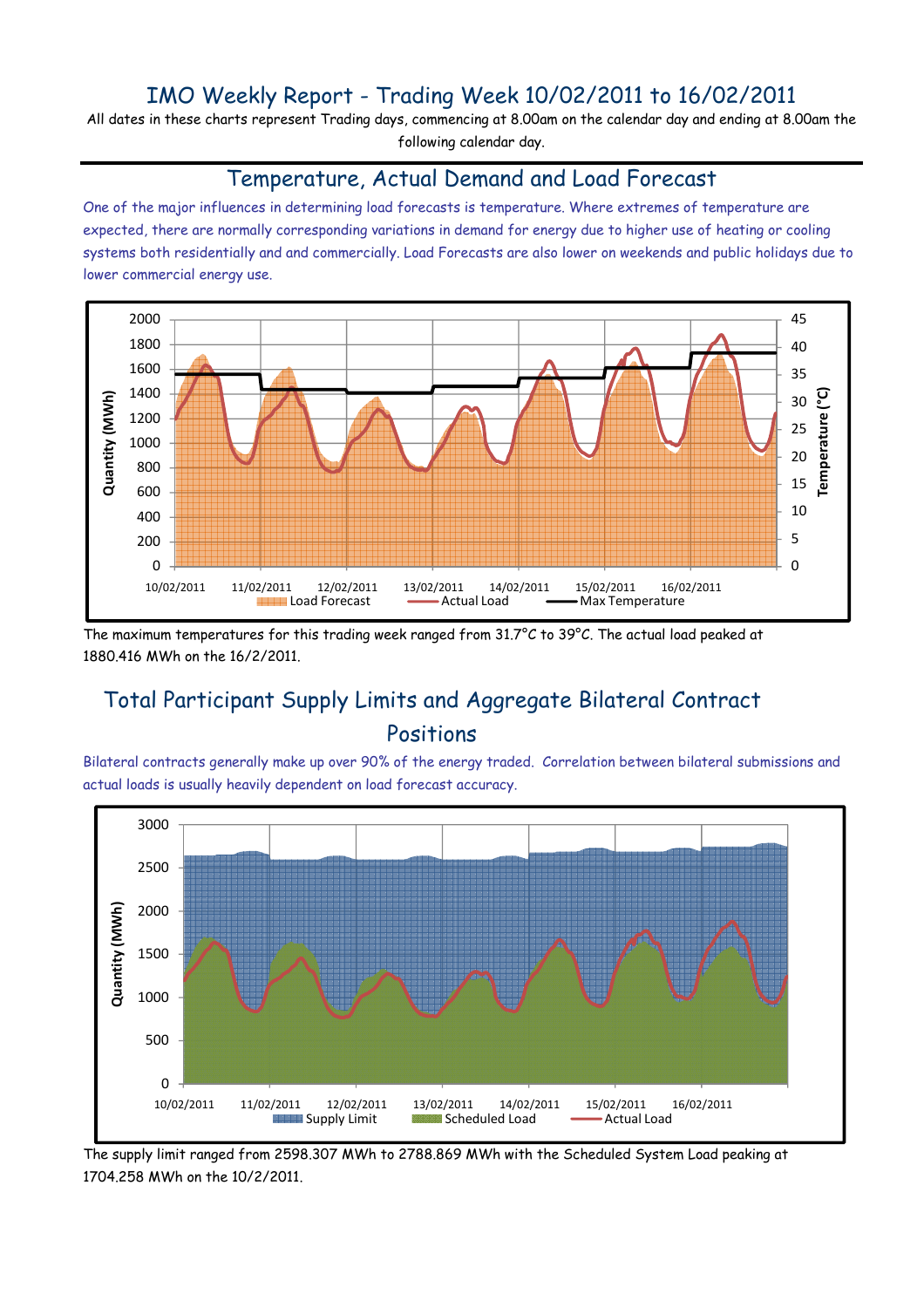### Net Balancing Market Trades

Bilateral contracts and STEM trading are generally based on the forecast energy requirements of Participants. When the forecast requirements are higher or lower than the actual requirements for a day, this Market energy must be bought and sold in the balancing mechanism. This graph shows the estimated net balancing trades.



The majority of the balancing activity this week occurred within Balancing Supply. The maximum balancing demand for the week reached 248.554 MWh on the 16/2/2011. The maximum balancing supply for the week reached -361.648 MWh on the 11/2/2011.

#### Total Traded Energy

This chart represents a comparison between the total net energy that is traded in Bilateral Contracts, the STEM and the balancing mechanism. Balancing Supply represents cases in which the total contract position is greater than the demand and customers must supply energy back to balancing. Balancing Demand represents cases in which the total contract position is less than the demand and customers must purchase energy from balancing.



Total balancing supply equalled -26094.16 MWh whereas total balancing demand equalled 10358.98 MWh. The Total STEM Traded quantity was 38559.051 MWh, with the STEM Clearing Quantity ranging between 22.051 MWh and 232.064 WMh.